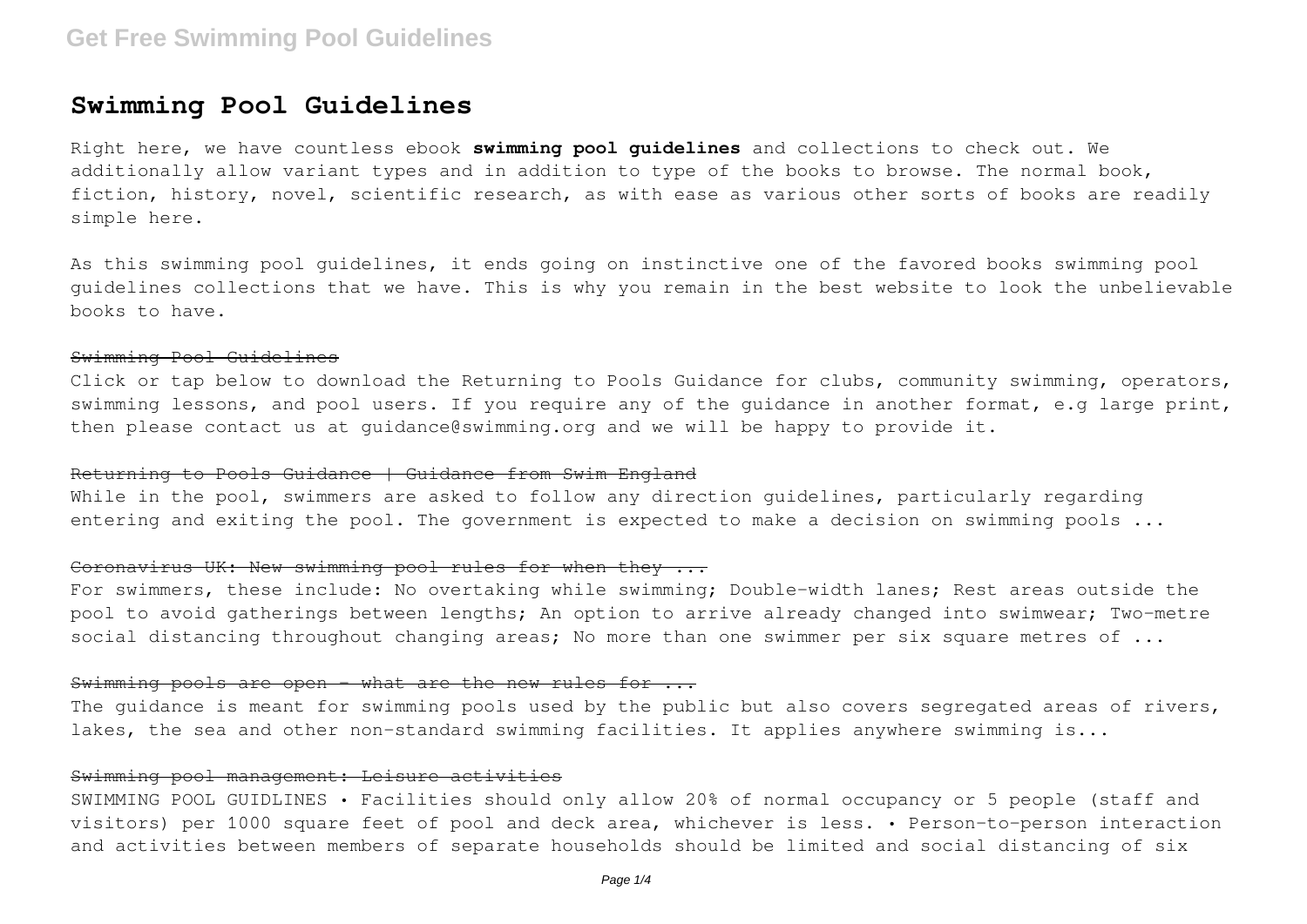# **Get Free Swimming Pool Guidelines**

feet between them should be practiced.

## PUBLIC SWIMMING POOLS COVID-19 REOPENING GUIDELINES

Check local ordinances and codes for safety requirements. Use non-slip materials on the pool deck, diving board and ladders. The steps of the pool ladder should be at least three inches wide, and the ladder should have handrails on both... Electrical equipment should be installed by a ...

# Swimming Pool Safety Guidelines & Pool Tips

Swim England has issued the following advice regarding novel coronavirus (COVID-19) for its members, clubs, learn to swim providers and volunteers.

# Swim England advice and quidance regarding novel ...

3 If you are a swimming pool operator this guidance is aimed at you, to help you comply with your duties under the Health and Safety at Work etc Act (the HSW Act) and the regulations made under it....

#### Health and safety in swimming pools

This publication provides guidance for all those involved in the operation and management of swimming pools. This is the fourth edition of Managing health and safety in swimming pools (first published as Safety in swimming pools).The revision brings the guidance up to date with changes in health and safety law and new developments in relation to equipment and facilities.

#### $Health$  and safety in swimming pools -  $HSG179$

Measures set out in the guidance include: Limiting the number of people using the facility at any one time, for example by using a timed booking system; Reducing class sizes and allowing sufficient time between each class to avoid groups waiting outside during changeover; Ensuring an appropriate ...

# Government announces gyms and pools to reopen safely - GOV.UK

Swimming pool users will have to adapt to a 'new normal' to ensure the safety of everyone visiting and working at facilities, according to guidance published by Swim England. The recognised national governing body has issued its Returning to the Pool advice ahead of the Government giving the green light for a return to the water.

#### Swim England publishes its Returning to Pools guidance

10 Guidelines for the design and construction of swimming pools in remote areas. 1 Introduction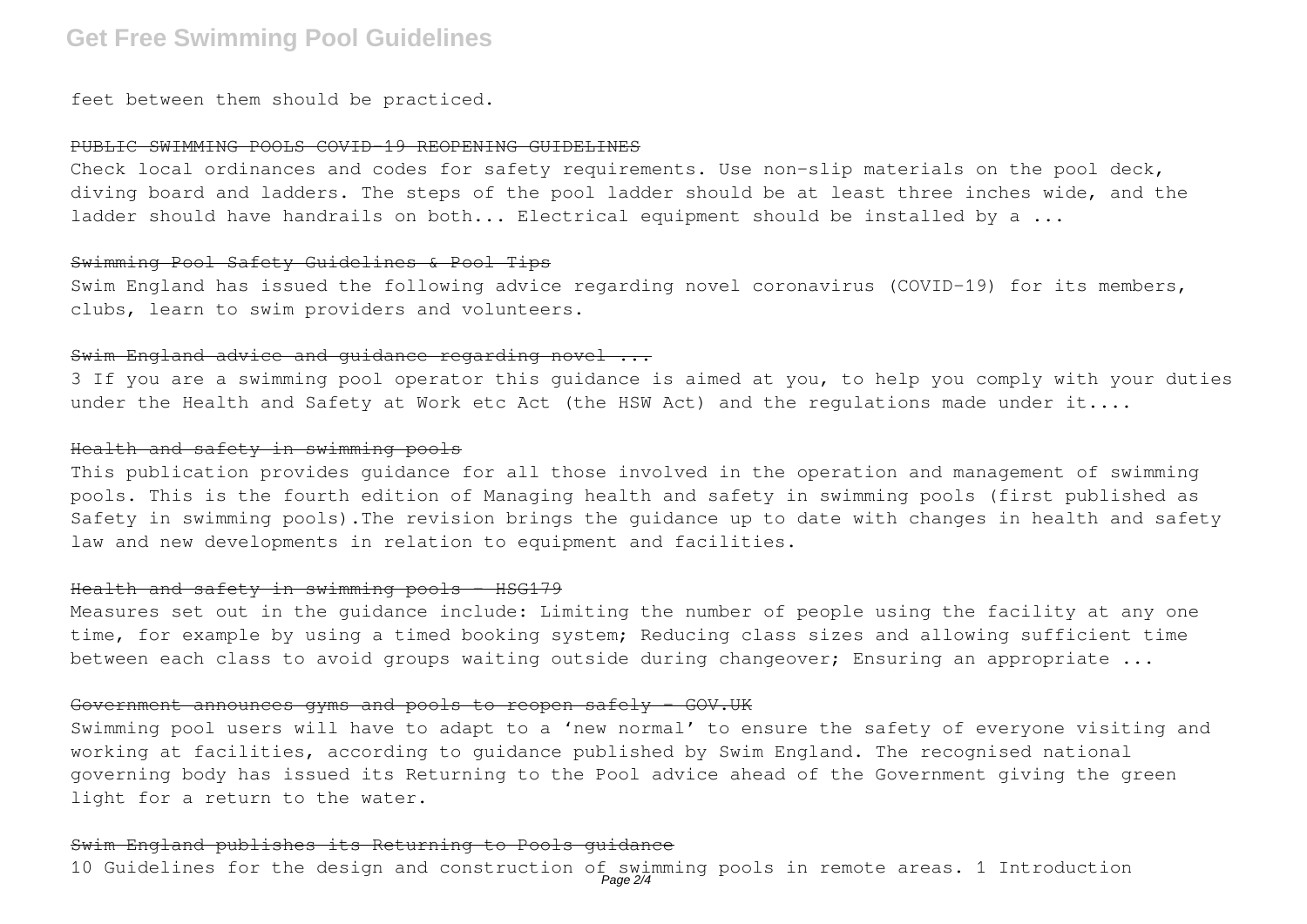# **Get Free Swimming Pool Guidelines**

Procuring a swimming pool facility is a complex and often difficult task, especially in remote communities. Many resources and skills are required, and the time needed to properly plan and deliver a swimming pool is easily underestimated (see Figure 1.1).

#### Guidelines for the design and construction of swimming pools

Public Swimming Pool Rules 1) Always follow the specific rules laid down by your local pool. 2) Always follow the instructions of the lifeguard. He or she is the most qualified person to make decisions in this environment.

# Swimming Pool Rules for Health and Safety

Managing your pool. Everything you need to know to manage a swimming pool. Includes advice on building a pool and hosting competitive swimming events.

### Managing Your Pool - The Home of Swimming

Pools are allowed to remain open in tier 1 and tier 2. Pools may be required to close in tier 3 areas but this will be a matter for the local area so could vary from location to location.

### Swim England/Institute of Swimming Coronavirus (COVID-19) FAQs

The use and cleaning of pool equipment – please refer to page 35 in our guidance. Keep up-to-date with the Welsh Assembly Government's guidance here. All of this Wales-specific guidance will be added to our main swimming pool re-opening guidance on Monday (03/08/20).

## Swimming Pool Re-opening Guidance Specific for Wales – STA ...

Ensuring adequate equipment for patrons and swimmers, such as kick boards and pool noodles, to minimize sharing to the extent possible, or limiting use of equipment by one group of users at a time and cleaning and disinfecting between use. Maintaining healthy operations. To maintain healthy operations, operators of public aquatic venues may consider:

# Considerations for Public Pools, Hot Tubs, and Water ...

When you are in the pool remember to leave a gap between you and other swimmers, and keep to your allocated lane. Follow the same direction of travel when lane swimming so as to avoid side by side lane swimming with the swimmers beside you. Please do not overtake whilst swimming.